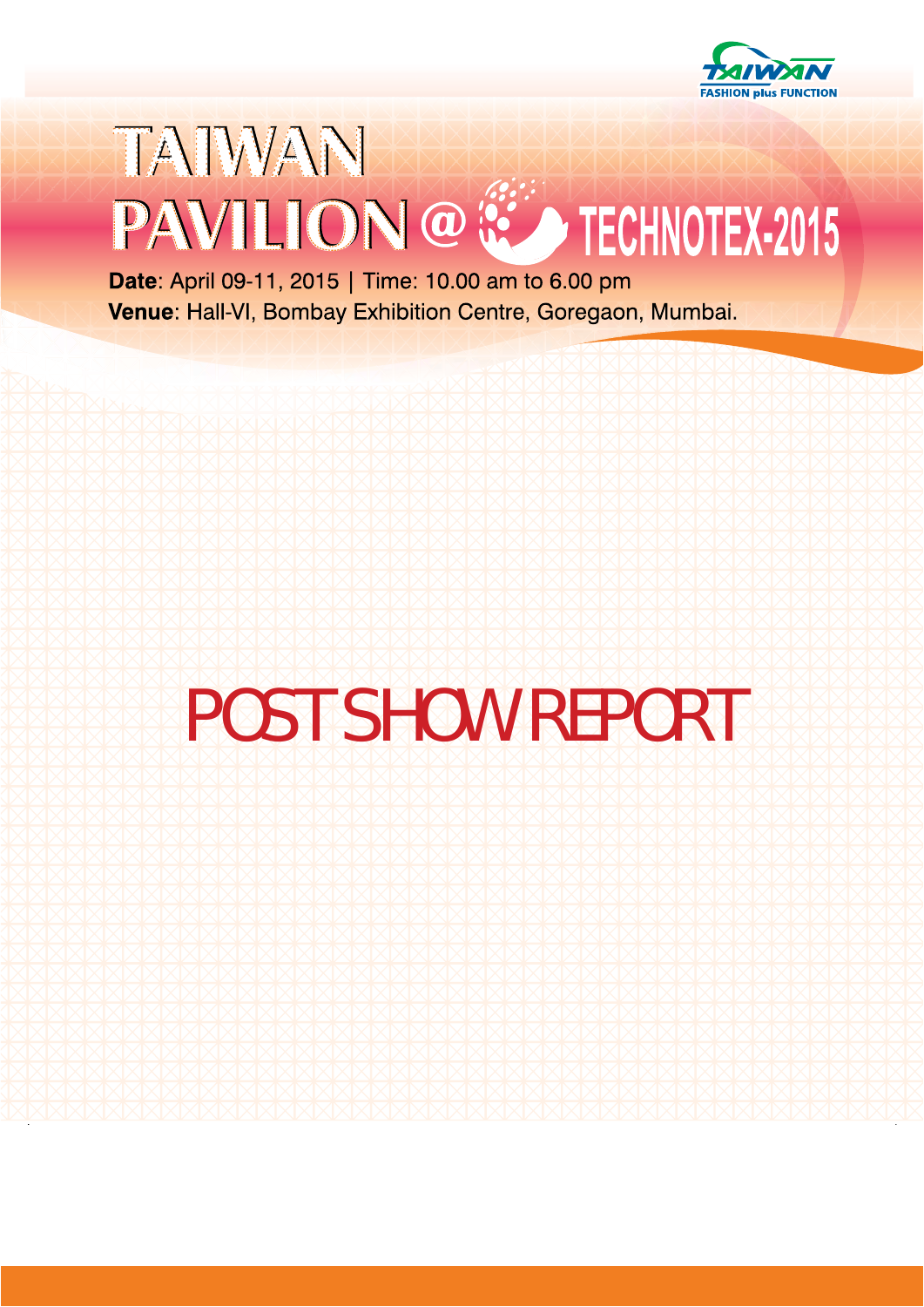# **VISIT** TATWAN PAVILION@ : TECHNOTEX-2015

#### POST SHOW REPORT

The 4th edition of Technotex Exhibition has become the ultimate platform in promoting trade, showcasing contemporary products, providing the best networking opportunities through strategic business matching and providing real, on ground knowledge to Indian businesspeople in the Technical textile industry.

The Exhibition continues to be the strongest research and networking event for the Indian sector. Indian entrepreneur's interest in technical textiles is rising due to the pace of reforms picking up and the new found interest and confidence originating from the new Government. This has made the show even more interesting to businesspeople that are also on the lookout for technical textiles as well as equipment and machinery that would boost their manufacturing capabilities.

Technotex 2015 was inaugurated by the Minister of State for Textiles, Shri. Santosh Kumar Gangwar. In his address he assured has said that a new Textile Policy was on the anvil and that this policy will lay the roadmap for the sector for the next 15 years. He said there will be a lot of opportunities in the Indian Textiles Industry. The Minister said the government has announced the setting up of 20 Textile Parks and was now thinking of setting up mega parks in major textile cities in India.

The 2015 Exhibition fulfilled all the business parameters for exhibitors with the exhibition attracted a total number of 6581 business visitors. This jump in the number of trade visitors this year is a gauge of the direction business and manufacturing is taking in India.

Technotex 2015 saw 161 Exhibitors participate, including both Indian as well as international participation. From India, the partner states were Gujarat and Karnataka with a state pavilion from Rajasthan. At the same time there were state level delegations visiting from Maharashtra, Karnataka, Gujarat, Tamil Nadu, Rajasthan, Andhra Pradesh and the North Eastern states.

International participation saw country pavilions of Taiwan and China with exhibitors from U.K, Austria, Germany, USA, Belgium, Switzerland, Italy, Singapore and Japan.

18 companies from Taiwan participated under 'Taiwan Pavilion' was formed by Taiwan Textile Federation (TTF) & Taiwan Composites Association in association (TCA) with Bureau of Foreign Trade (BOFT).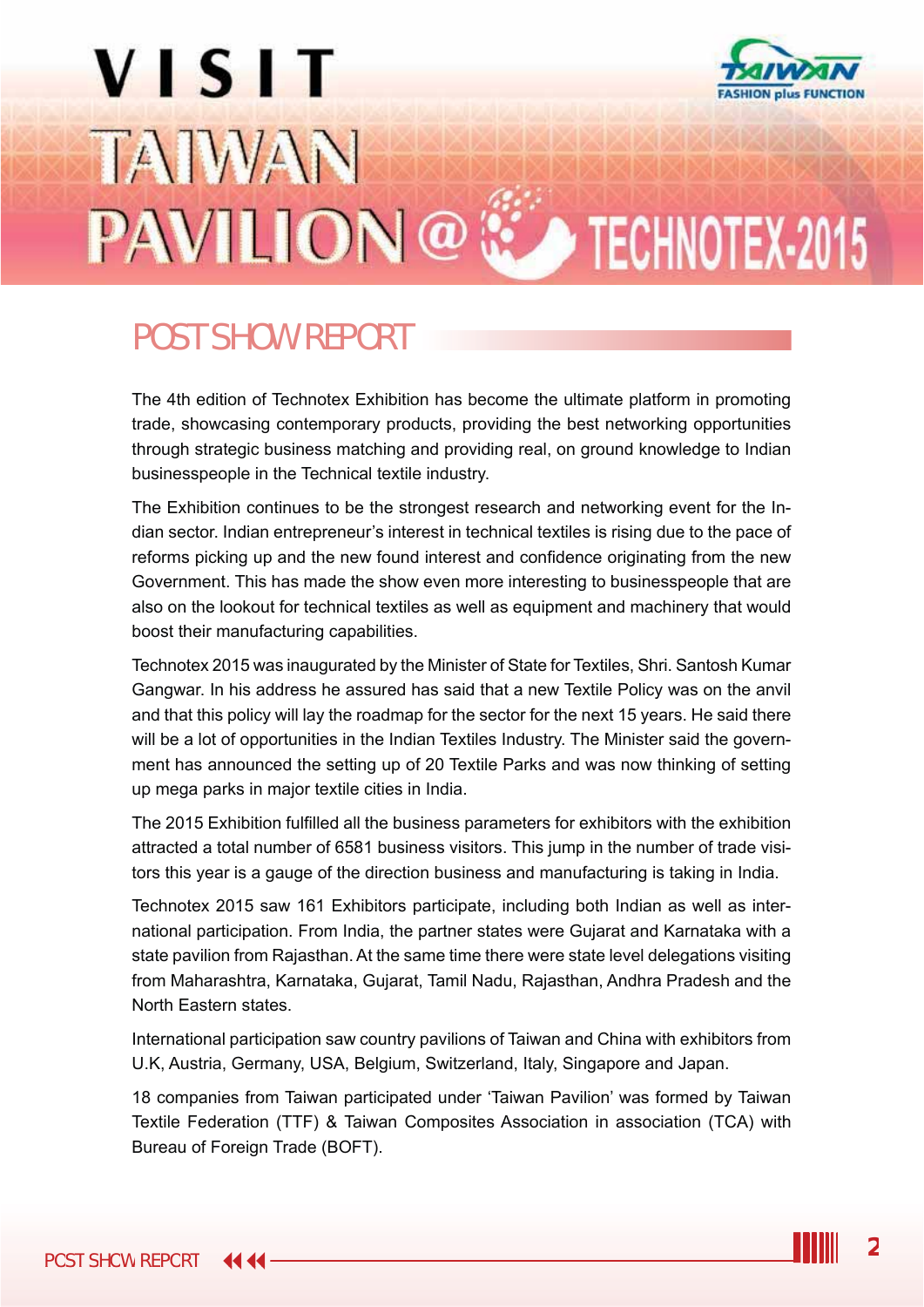## **VISIT** TATWAN PAVILION@ : TECHNOTEX-2015

More than 2500 buyers from different parts of India from private as well as public sector visited the Taiwan Pavilion to interact and source technical textiles products from Taiwanese suppliers.

During the exhibition, more than 300 B2B matching meetings were organised for the Taiwanese companies by the Taiwan Textile Federation through its representative agency, Worldex India, which has resulted in onsite orders worth USD 350,000.

90% of the exhibitors were satisfied with this platform, quantity and quality of buyers they met and the amount of genuine enquires generated over and above orders received during the event. Interactions between buyers and exhibitors were fruitful with positive statements being made by both.

Shri Pramod Khosla, Chairman & Managing Director, Khosla Profil Pvt. Ltd, visited the Taiwan Pavilion and interacted with textile machinery suppliers at the exhibition. He was looking to source technical textile/non-woven machinery from Taiwan for their plants in India. He has already sourced machinery from Taiwan and is quite happy with their performance and efficiency.

Similarly, Mr. Rao from Supreme Non-wovens is looking to source high-tenacity yarns from Taiwan. He said, "We source large quantities from Taiwan for our products that we manufacture for domestic use as well as for exports." He discussed collaboration with Taiwanese companies who are interested to set-up plants in India through joint-ventures, technology transfers, etc. with Mr. Sean Tsai from Taiwan Textile Federation.

Key buyers that visited the Taiwan Pavilion were:

- Central Industrial Security Force (CISF Government of India)
- Kokan Railways Corporation Ltd (Public Sector)
- Reliance Industries
- Gareware-Wall Ropes Limited (Defence & New Projects Div.)
- Jaipan Industries Limited
- CNT (India) Pvt Ltd
- Indofil Industries
- **Entremonde Polycoaters**
- Arar Impex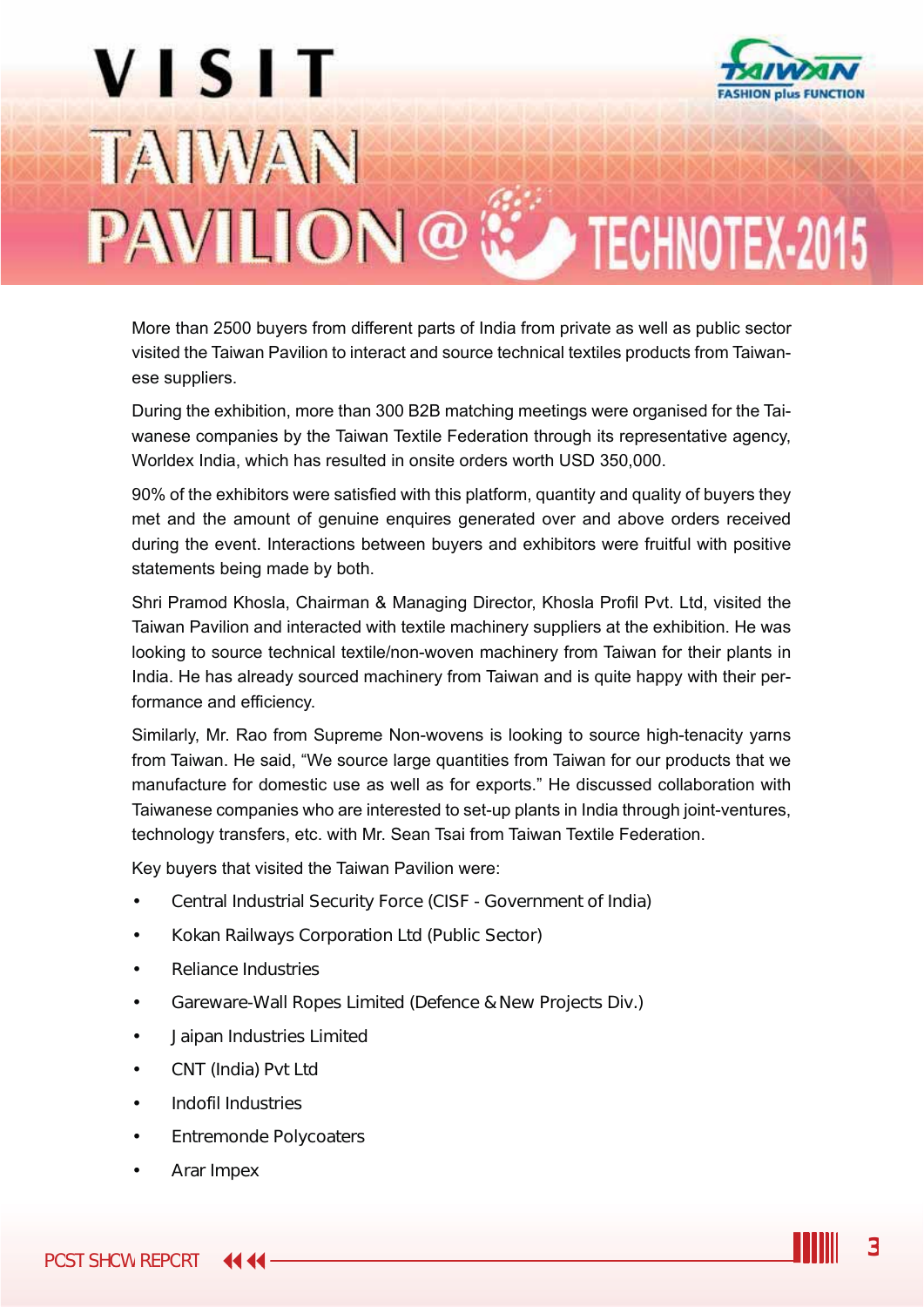

- Real Rainwear
- Madhuram Fabrics
- NSL Textiles
- Sambandam Spinning Mills
- Lahoti Terra Knitfab Ltd.
- Meher International
- Anil International
- Avon Appliances

Dr. Ma, Vice-Chairman of Taiwan Composites Association said, "We are very happy to come to India and see the market potential this country has to offer to Taiwanese composite suppliers. The number of interactions we had during the exhibition with the buyers shows the opportunity for us to tap the growing consumption of composites textiles (FRP, Fiberglass and Carbon Fibre), which are used in various industry sectors. This was our first visit to India and we are delighted to be here. We are hopeful next year we would bring more companies to come to India and have a larger presence."

One of the exhibitors from Taiwan, Yung Yaw Leather Corp. said, "This is my first participation at Technotex 2015 and I am excited to be here to witness the demand for our products (rainwear, bags, waterproof, etc). India is a huge market and we would like to penetrate further and increase our customer base here. We have a few customers in India and I am happy to be in Mumbai to meet more prospective buyers as Mumbai is the hub for our Rainwear, Tarpaulin and waterproof products. I have received orders worth USD 50,000 at the show and we look forward to join the show in 2016."

Overall, the positive atmosphere from the Indian businesspeople heralds a better outlook in the near future for the Taiwan technical textile as well as composite industry in India.

a di Ba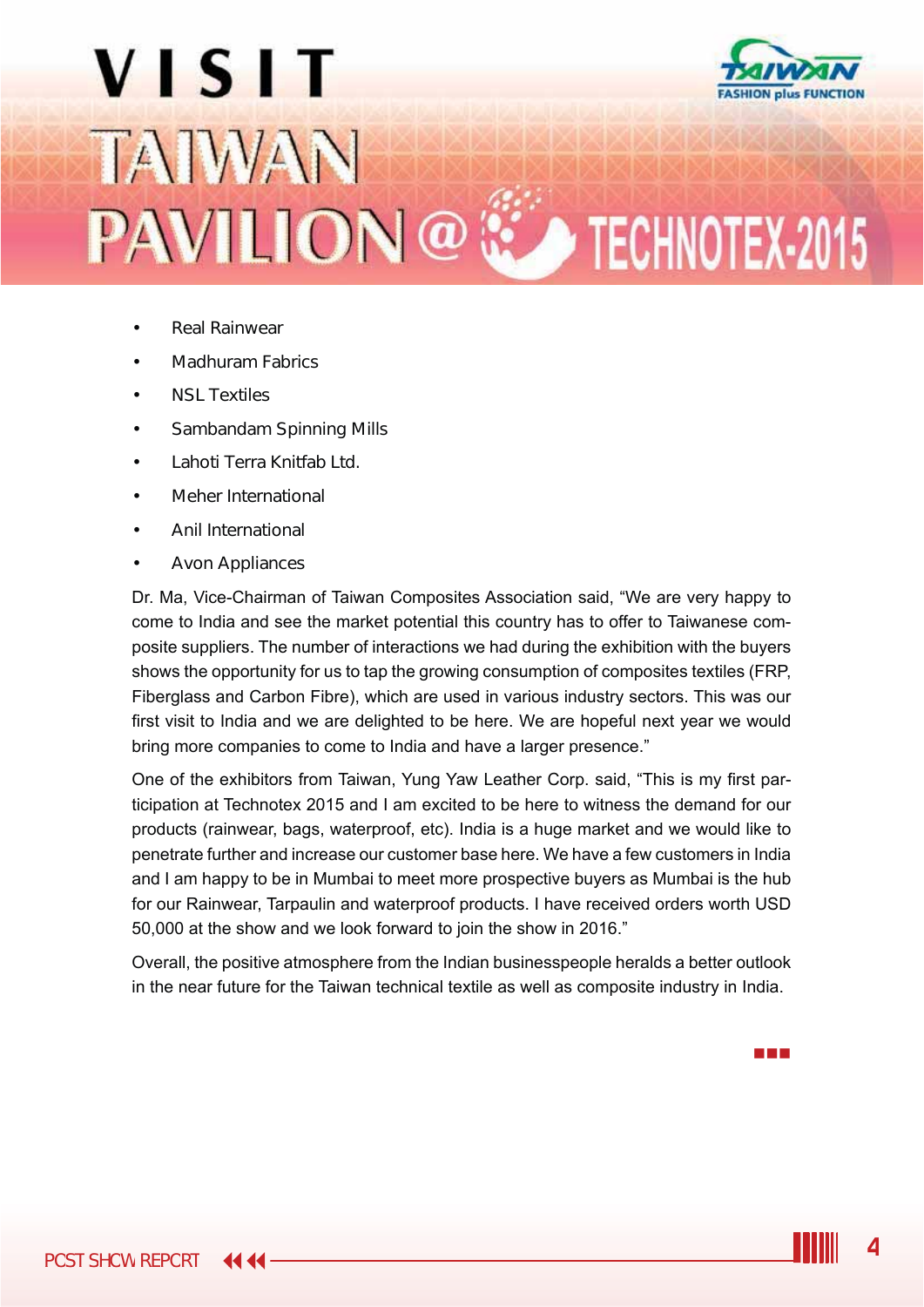## **VISIT ASHION plus FUNCTION** TAIWAN PAVILION@ CONFIDER-2015

#### Photo Gallery











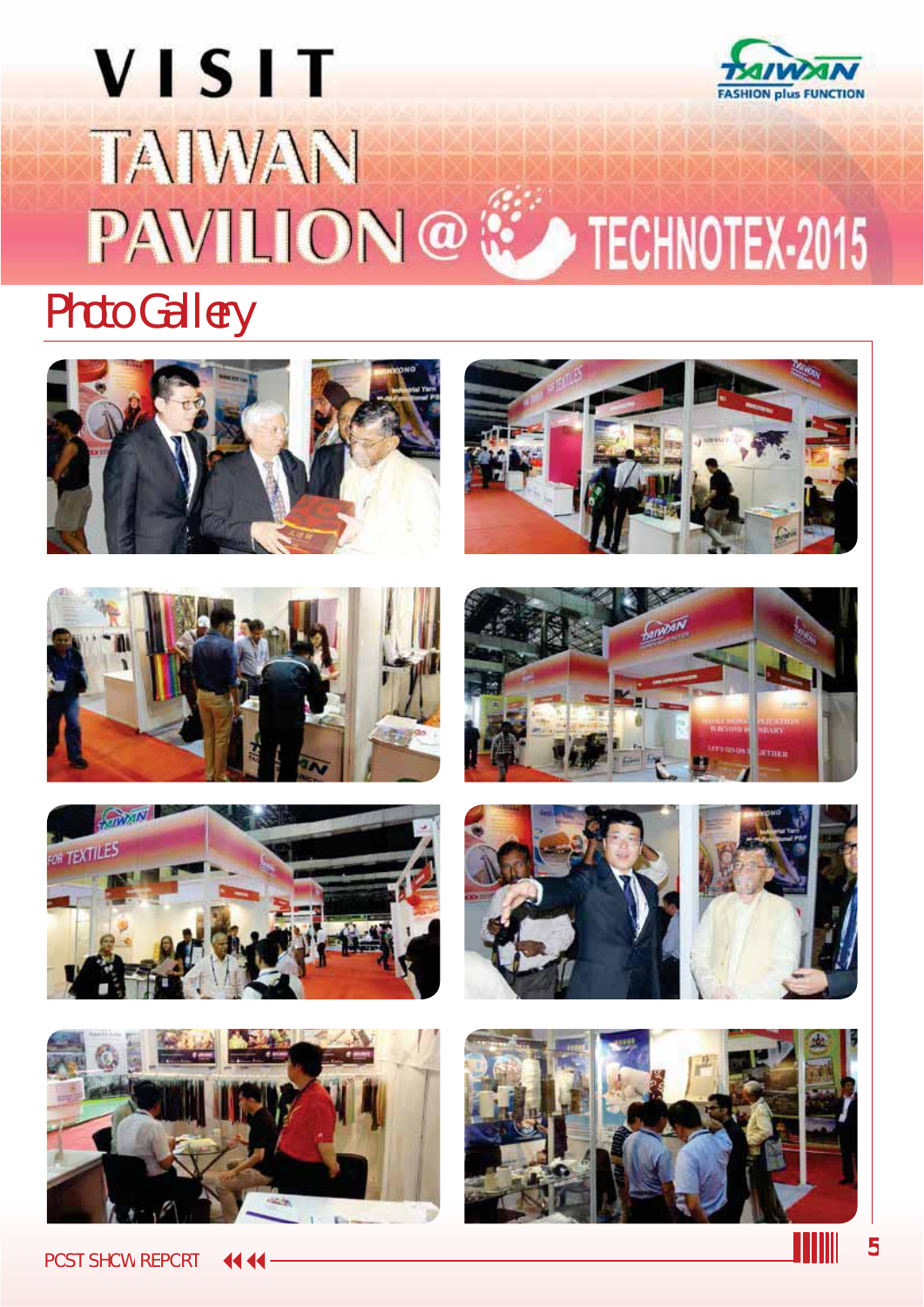### **VISIT ASHION plus FUNCTION** TAIWAN PAVILION@ CONFIDER-2015

#### Photo Gallery